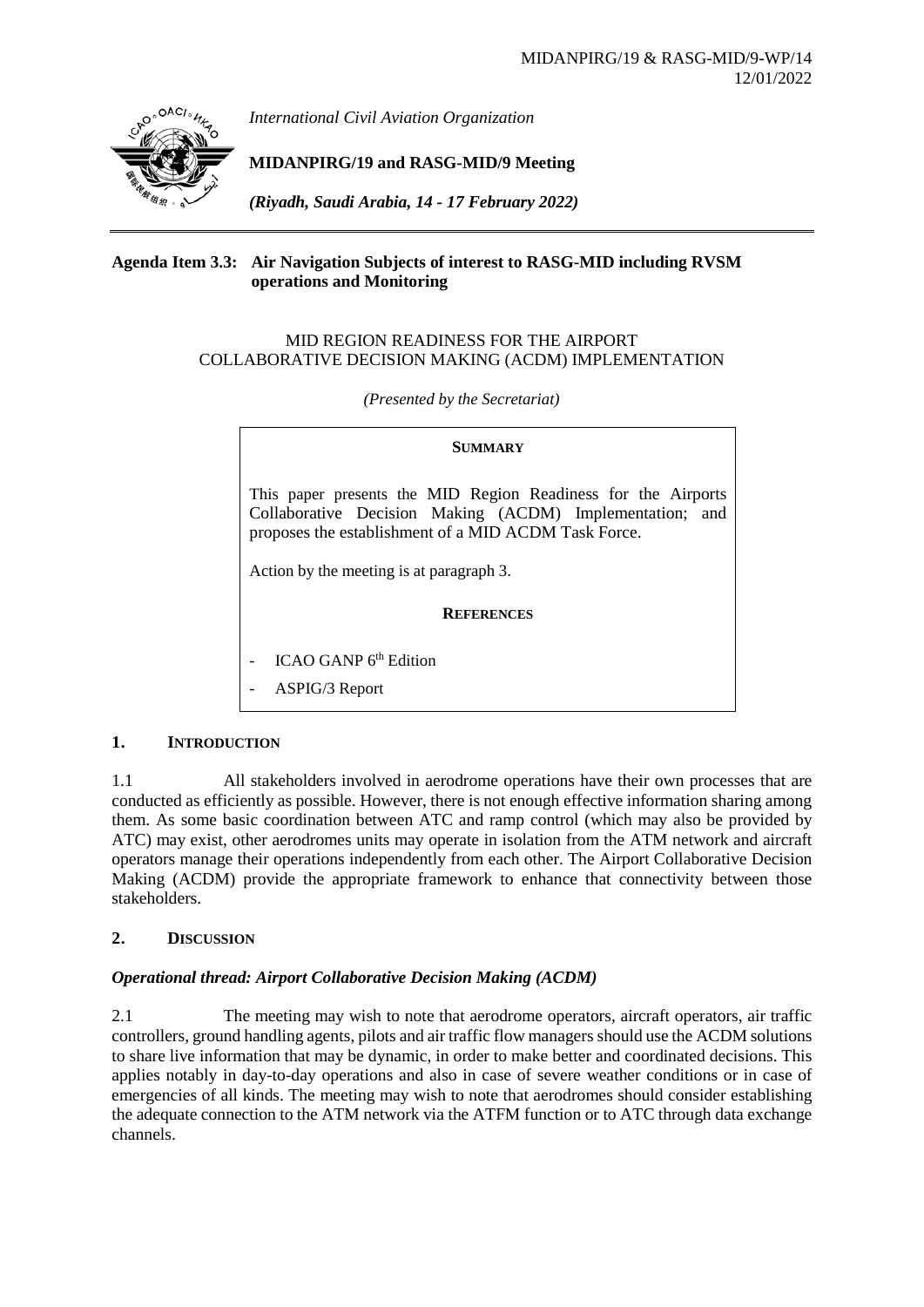2.2 The meeting may wish to note the following benefits to all stakeholders concerned by the implementation of the ACDM, including but not limited to:

- *Airport Operators* A-CDM improves the efficient use of stands/gates and increase airport capacity.
- *Aircraft Operators*: A-CDM will help them reduce surface movement costs due to lower fuel consumption as a result of reduced taxiing and runway end holding times, also reducing environmental impact.
- *Ground Handling Service Providers*: A-CDM will make data available more in advance, permit better planning of tasks, and improve, inter alia, awareness of aircraft status on the ground, thus reducing delays.
- *Air traffic Service Providers*: A-CDM can improve flow control and increase airspace capacity.
- *Air Traffic Controllers*: A-CDM can assist in the development of runway improvements and capacity planning.
- **Passengers**: Passengers will also obtain significant benefits since it will improve punctuality, increase customer satisfaction, reduce lost connections, and they will have better information and service when incidents occur.

2.3 The meeting may wish the review and update the status of MID Region Readiness for the ACDM Implementation as at **Appendix A** (as per the ACDM applicability area, agreed upon by the MID States), and take action as appropriate. The meeting may wish to encourage States to provide their updates on the ACDM Dashboard in order to be used to amend the MID Air Navigation Strategy (Ref: MID Doc 002) and the MID Air Navigation Annual Report.

2.4 The meeting may wish to note with concern that some States are facing serious challenges to fully implement the ACDM. Considering the challenges and the benefits that accrue by the implementation of ACDM at the concerned Airports listed in the MID Air Navigation Plan, it is proposed to establish an ACDM Task Force (ACDM-TF) to support and assist in the implementation of ACDM in the MID Region. The draft Terms of Reference of the ACDM Task Force is available at **Appendix B** for review and endorsement.

### **3. ACTION BY THE MEETING**

- 3.1 The meeting is invited to:
	- a) urge States to continuously provide ICAO MID Office with their ACDM Implementation Plan within the defined applicability area as at **Appendix A**;
	- b) endorse the establishment of the MID ACDM-TF in accordance with the Terms of Reference as at **Appendix B**. Accordingly, the meeting may wish to agree on the following Draft Decision:

| Why        | to endorse the establishment of the MID ACDM-TF/TORs |  |  |  |  |  |  |  |  |
|------------|------------------------------------------------------|--|--|--|--|--|--|--|--|
| What       | <b>MID ACDM-TF/TORs</b>                              |  |  |  |  |  |  |  |  |
| <b>Who</b> | MIDANPIRG/19 $&$ RASG-MID/9                          |  |  |  |  |  |  |  |  |
| When       | Feb. 2022                                            |  |  |  |  |  |  |  |  |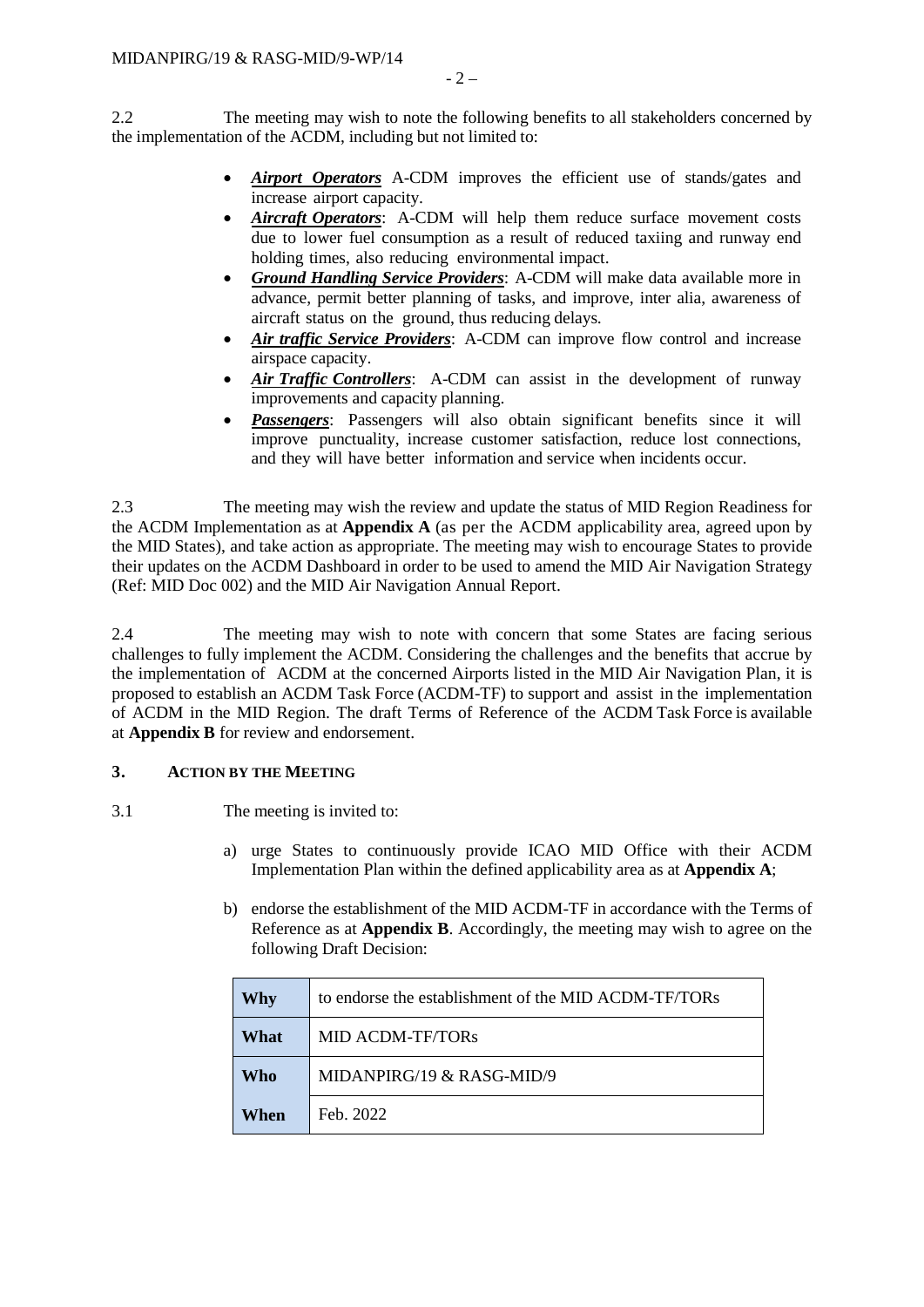### *PIRG/RASG DRAFT DECISION XX: ESTABLISHMENT OF THE MID REGION ACDM TASKFORCE(MID ACDM-TF)*

*That, the MID Region Airport Collaborative Decision Making Task Force ( MID ACDM-TF) be established in accordance with the Terms of Reference at Appendix B.*

**---------------**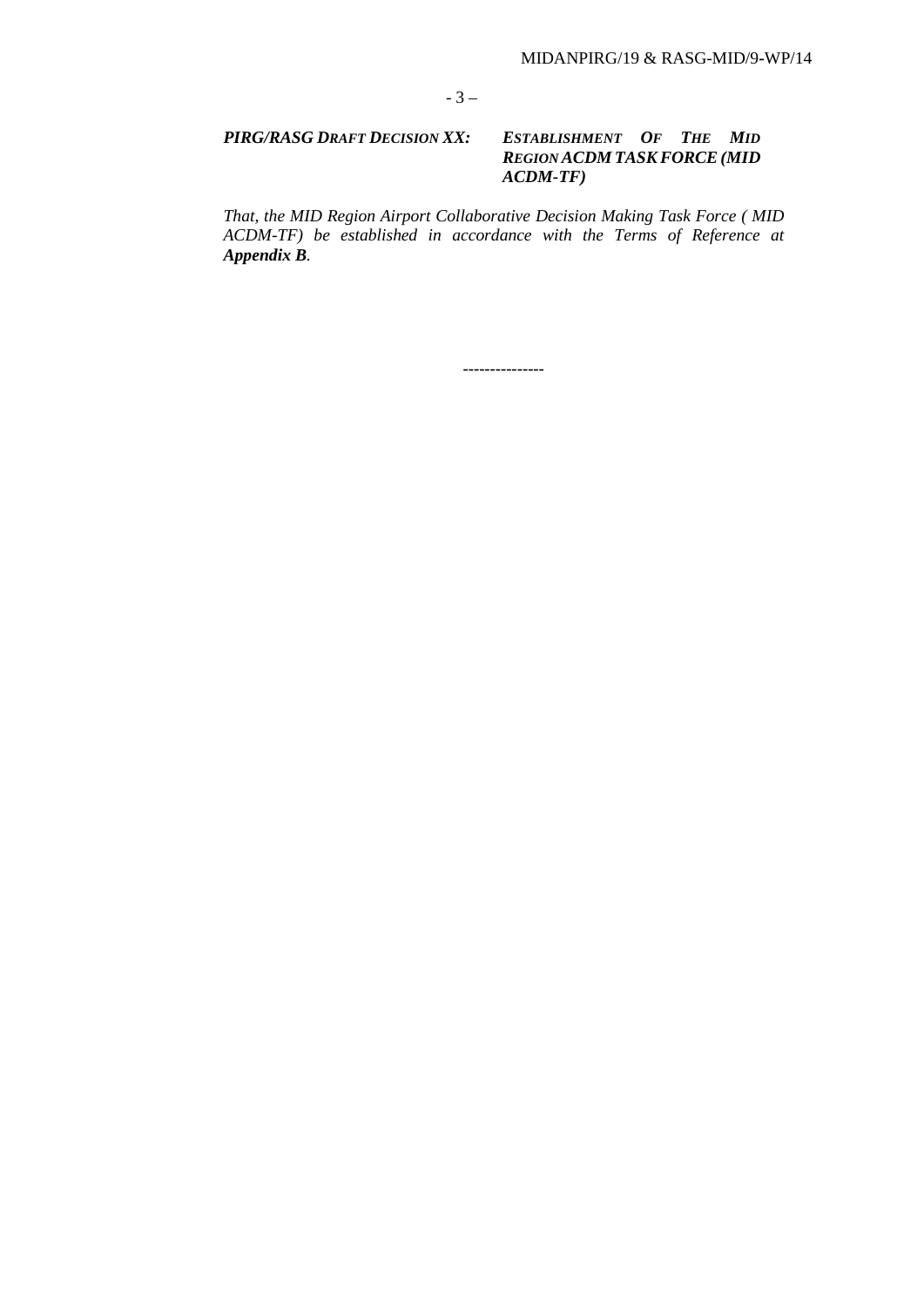### MIDANPIRG/19 & RASG-MID/9-WP/14 **APPENDIX A**

## **APPENDIX A**

|                | <b>Aerodromes Readiness for ACDM Operations</b><br>based on the MID Region ACDM Implemention Plan |                                                            |        |                                          |                                          |                                       |                |                                           |                                                   |              |                            |                            |                           |                                                                |                                                 |                                             |                                    |                                                     |                                                    |
|----------------|---------------------------------------------------------------------------------------------------|------------------------------------------------------------|--------|------------------------------------------|------------------------------------------|---------------------------------------|----------------|-------------------------------------------|---------------------------------------------------|--------------|----------------------------|----------------------------|---------------------------|----------------------------------------------------------------|-------------------------------------------------|---------------------------------------------|------------------------------------|-----------------------------------------------------|----------------------------------------------------|
| <b>State</b>   | Country<br>Code                                                                                   | Total # of AD as<br>defined in the<br>Applicabilty<br>Area | City   | <b>Aerodrome Name</b><br>(AOP Table I-I) | Location<br>Indicator<br>(AOP Table I-I) | Designation<br>(AOP Table I-1) Number |                | ICAO<br>Reference Code<br>ught.<br>Letter | <b>Aerodrome Traffic Density</b><br><b>Medium</b> | <b>Heavy</b> | <b>Information Sharing</b> | <b>Milestones Approach</b> | <b>Variable Taxi Time</b> | Collaborative<br><b>Management of Flight</b><br><b>Updates</b> | <b>Collaborative Pre-</b><br>departure Sequence | <b>ACDM</b> in Adverse<br><b>Conditions</b> | <b>Full ACDM</b><br>Implementation | <b>Integration with</b><br><b>ATFM/ATM Solution</b> | <b>ACDM Elements</b><br>Implementation<br>Progress |
| <b>Bahrain</b> | <b>BHR</b>                                                                                        | $\mathbf{1}$                                               | Manama | ahrain International Airport             | OBBI                                     | <b>RS</b>                             | $\overline{4}$ | $\mathsf F$                               |                                                   |              | $\boldsymbol{\Omega}$      | $\boldsymbol{\Omega}$      | 0                         | $\bullet$                                                      | 0                                               | $\boldsymbol{\Omega}$                       | ×                                  | X                                                   | 0.00%                                              |
| Egypt          | EGY                                                                                               | $\mathbf{1}$                                               | Cairo  | CAIRO INTERNATIONAL AIRPORT              | HECA                                     | <b>RS</b>                             | $\overline{a}$ | F.                                        |                                                   |              | $\bullet$                  | $\bullet$                  | $\boldsymbol{\Omega}$     | ⊗                                                              | $\boldsymbol{\Omega}$                           | $\boldsymbol{\Omega}$                       | ×                                  | ×                                                   | 33.33%                                             |
| Iran           | <b>IRN</b>                                                                                        | $\mathbf{1}$                                               | Tahran | ehrabad International Airport            | OIII                                     | <b>RS</b>                             | 4              | E                                         |                                                   |              | $\boldsymbol{\Omega}$      | $\boldsymbol{\Omega}$      | $\bullet$                 | $\boldsymbol{\Omega}$                                          | $\bullet$                                       | $\boldsymbol{\Omega}$                       | X                                  | ×                                                   | 0.00%                                              |
| Kuwait         | <b>KWT</b>                                                                                        | $\mathbf{1}$                                               | Kuwait | wait International Airport               | OKBK                                     | <b>RS</b>                             | 4              | F                                         |                                                   |              | $\odot$                    | $\boldsymbol{\Omega}$      | $\odot$                   | $\boldsymbol{\Omega}$                                          | 0                                               | $\boldsymbol{\Omega}$                       | ×                                  | ×                                                   | 0.00%                                              |
| Oman           | OMN                                                                                               | $\mathbf{1}$                                               | Muscat | uscat International Airport              | <b>OOMS</b>                              | <b>RS</b>                             | $\overline{4}$ | F.                                        |                                                   |              | $\bullet$                  | $\boldsymbol{\Omega}$      | $\bullet$                 | ⊗                                                              | $\bullet$                                       | $\boldsymbol{\Omega}$                       | X                                  | $\sim$                                              |                                                    |

*This Dashboard is based on the MID States inputs as of December2021.*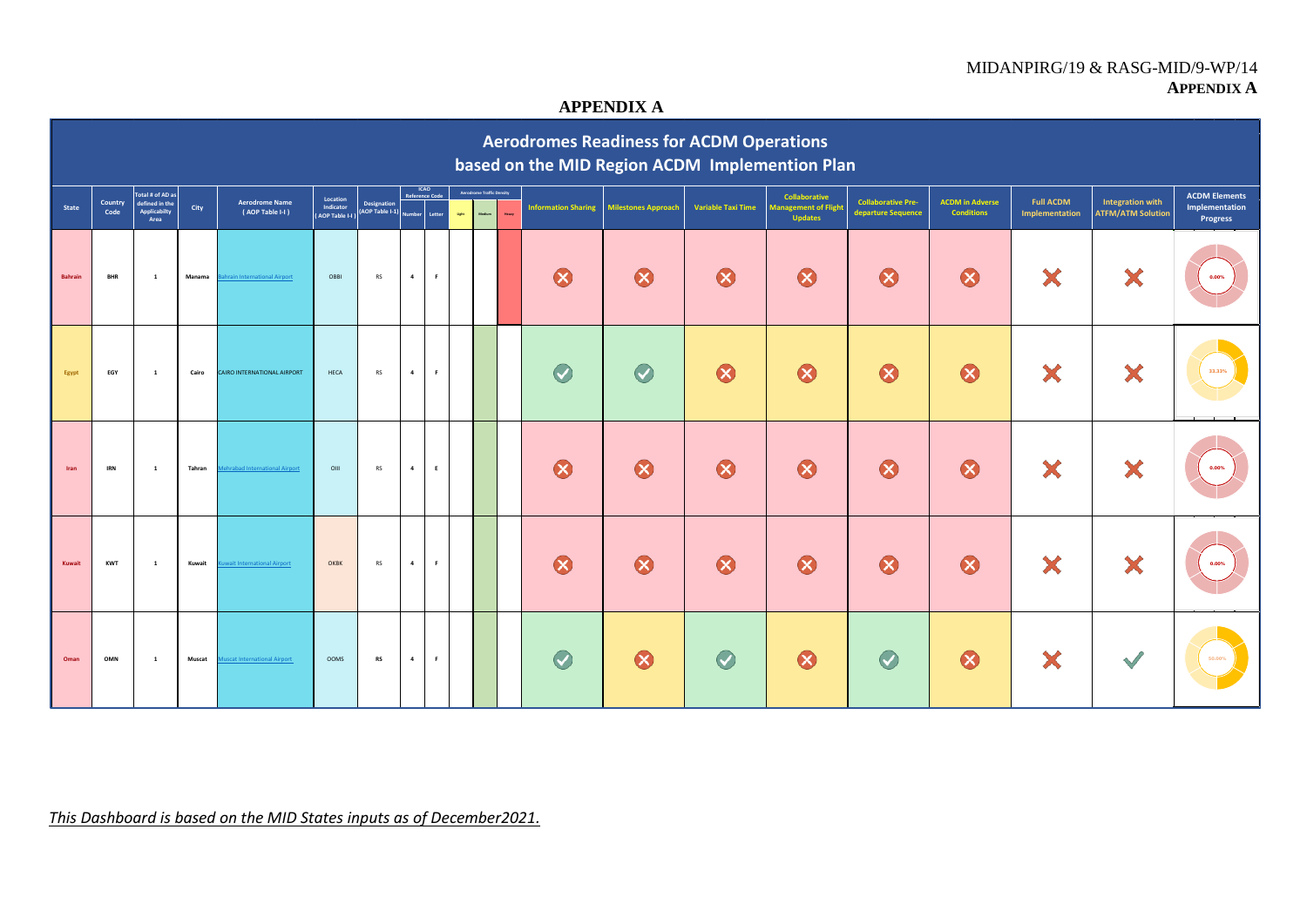A-2

|                     | <b>Aerodromes Readiness for ACDM Operations</b><br>based on the MID Region ACDM Implemention Plan |                                                            |        |                                          |                                          |                                       |                                      |             |                                                   |              |                            |                            |                           |                                                                |                                                 |                                             |                                    |                                                     |                                                    |
|---------------------|---------------------------------------------------------------------------------------------------|------------------------------------------------------------|--------|------------------------------------------|------------------------------------------|---------------------------------------|--------------------------------------|-------------|---------------------------------------------------|--------------|----------------------------|----------------------------|---------------------------|----------------------------------------------------------------|-------------------------------------------------|---------------------------------------------|------------------------------------|-----------------------------------------------------|----------------------------------------------------|
| State               | Country<br>Code                                                                                   | Total # of AD as<br>defined in the<br>Applicabilty<br>Area | City   | <b>Aerodrome Name</b><br>(AOP Table I-I) | Location<br>Indicator<br>(AOP Table I-I) | Designation<br>(AOP Table I-1) Number | <b>ICAO</b><br><b>Reference Code</b> | Letter      | <b>Aerodrome Traffic Density</b><br>Medium<br>uge | <b>Heavy</b> | <b>Information Sharing</b> | <b>Milestones Approach</b> | <b>Variable Taxi Time</b> | Collaborative<br><b>Management of Flight</b><br><b>Updates</b> | <b>Collaborative Pre-</b><br>departure Sequence | <b>ACDM</b> in Adverse<br><b>Conditions</b> | <b>Full ACDM</b><br>Implementation | <b>Integration with</b><br><b>ATFM/ATM Solution</b> | <b>ACDM Elements</b><br>Implementation<br>Progress |
| Qatar               | QAT                                                                                               | $\mathbf{1}$                                               | Duha   | mad International Airport                | OTHH                                     | <b>RS</b>                             | $\overline{a}$                       | F           |                                                   |              | $\bullet$                  | $\bullet$                  | $\bullet$                 | ❸                                                              | $\bullet$                                       | $\bullet$                                   | ×                                  | V                                                   | 83.33%                                             |
|                     |                                                                                                   |                                                            | Jeddah | ng Abdulaziz International Airpo         | OEJN                                     | RS                                    | $\overline{4}$                       | F           |                                                   |              | $\bullet$                  | $\bullet$                  | $\bullet$                 | $\bullet$                                                      | $\bullet$                                       | $\boldsymbol{\Omega}$                       | ×                                  | ×                                                   | 83.33%                                             |
| Saudi Arabia<br>SAU |                                                                                                   | $\overline{2}$                                             | Riyadh | ng Khalid International Airport          | OERK                                     | <b>RS</b>                             | $\overline{4}$                       | E           |                                                   |              | $\bullet$                  | $\bullet$                  | $\bullet$                 | $\bullet$                                                      | $\bullet$                                       | $\boldsymbol{\Omega}$                       | X                                  | ×                                                   | 83.33%                                             |
|                     |                                                                                                   |                                                            |        | Abu Dhabi ABU DHABI/Abu Dhabi Intl       | OMAA                                     | <b>RS</b>                             | $\overline{a}$                       | $\mathsf F$ |                                                   |              | $\bullet$                  | $\bullet$                  | $\bullet$                 | $\bullet$                                                      | $\bullet$                                       | $\bullet$                                   | $\sqrt{2}$                         |                                                     | 100.00%                                            |
| <b>UAE</b>          | ARE                                                                                               | $\overline{2}$                                             | Dubai  | Jubai International Airport              | OMBD                                     | RS                                    | $\overline{a}$                       | $\mathsf F$ |                                                   |              | $\bullet$                  | $\bullet$                  | $\bullet$                 | $\bullet$                                                      | $\bullet$                                       | $\boldsymbol{\Omega}$                       | ×                                  | ×                                                   | 83.33%                                             |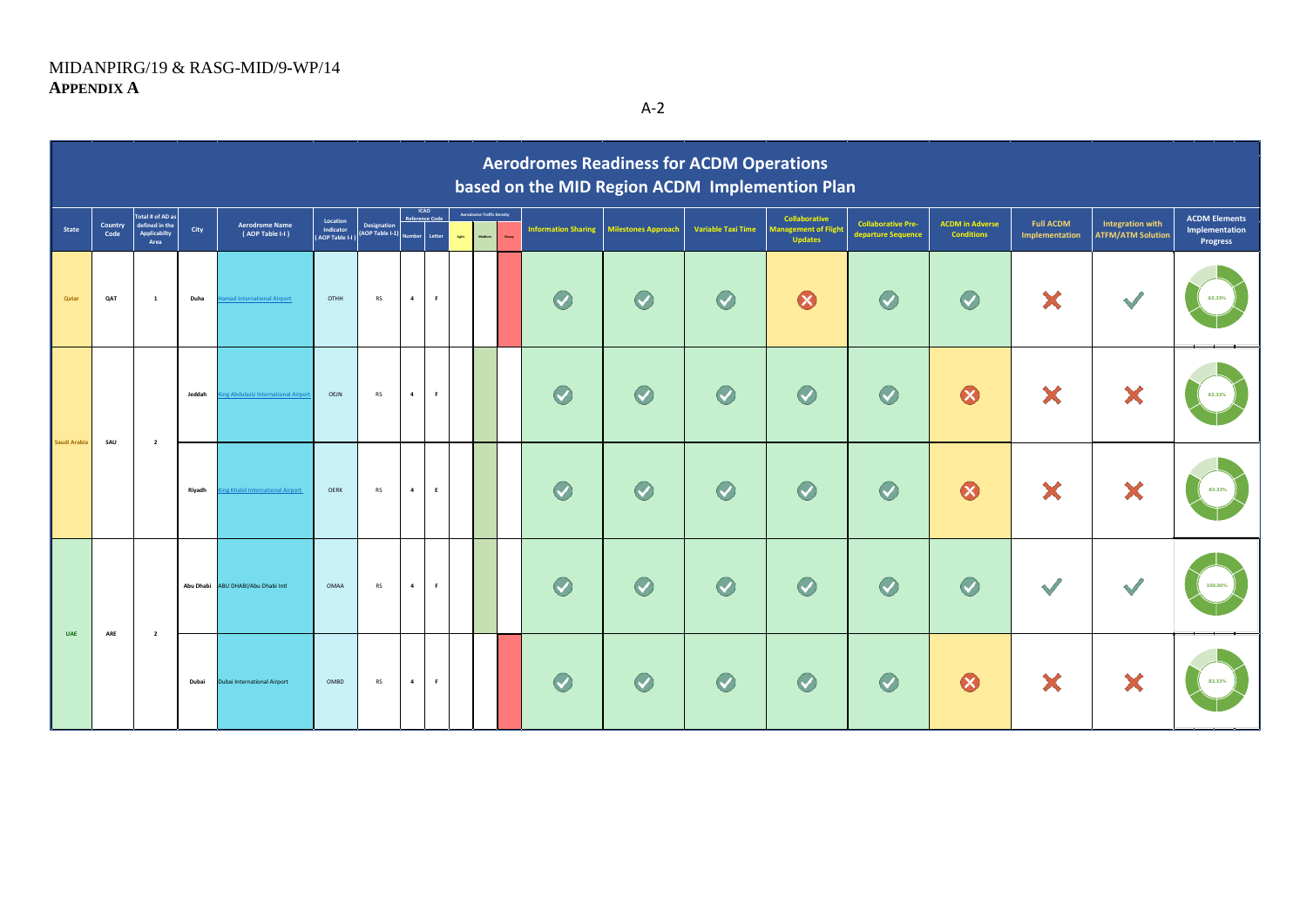A-3



--------------------------

### *Useful links:*

- [Global Air Navigation Plan \(GANP\)](https://www.icao.int/airnavigation/Pages/GANP-Resources.aspx)
- [MID eANP](https://www.icao.int/MID/MIDANPIRG/Pages/MID-eANP.aspx)
- [MID Air Navigation Strategy](https://www.icao.int/MID/MIDANPIRG/Documents/eDocuments/MID%20Doc%20002%20-%20MID%20Air%20Navigation%20Strategy%20-%20Feb%202021.pdf)
- [MID Air Traffic Flow Management -](https://www.icao.int/MID/MIDANPIRG/Documents/eDocuments/MID%20DOC%20014%20-%20MID%20ATFM%20CONOPS%20V1.0.pdf) Concept of Operations
- [MID Air Navigation Report](https://www.icao.int/MID/MIDANPIRG/Pages/MID-AN.aspx)

*This Dashboard is based on the MID States inputs as of December 2021.*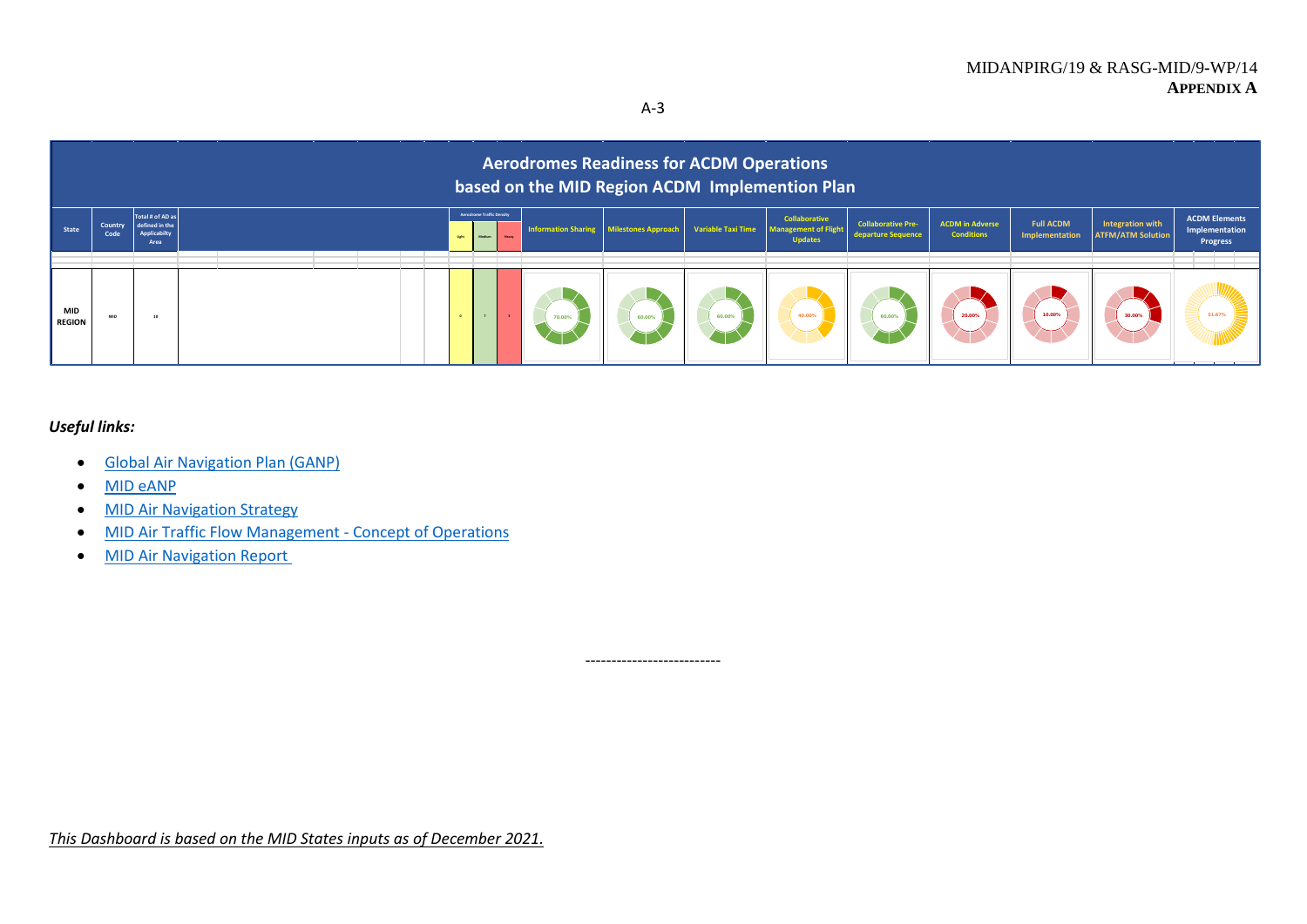#### **APPENDIX B**

## **Proposed**

# **MID Region Airports Collaborative Decision Making Task Force**

# **(MID ACDM-TF)**

# **Terms of Reference**

## **Scope**

The scope and objective of the MID ACDM-TF is to identify, plan and assist in the implementation of A-CDM at the list of Airports concerned by the ACDM Implementation, as defined on the MID Air Navigation Plan (ACDM applicability area agreed by the MID States). To achieve the above objective, the Task Force shall:

- 1. Review the Current status of ACDM Implementation Plan in MID Region;
- 2. Review the effectiveness of existing ACDM Programmes/Plans in the MID Region and the degree of harmonization with global guidance material;
- 3. Check the Readiness of the newly Implemented Elements/Enablers of any ACDM Project,
- 4. Provide Technical Assistance to the States to implement ACDM at their concerned Airports and monitor the progress of their Effective Implementation;
- 5. Support planned Workshops/Seminars/Symposiums on ACDM Implementation for the MID Region;
- 6. Promote the interoperability of ACDM systems with tactical ATM (AMAN and DMAN), ATM automation, ATFM and Aircraft Operator systems; and
- 7. Establish close working arrangements with the Air Traffic Flow Management Task Force (ATFM-TF) and report directly to the Aerodromes Safety, Planning and Implementation Group (ASPIG) which will coordinate accordingly with with other relevant ICAO Regional sub-groups such as the Air Traffic Management Sub Group (ATM SG), and other groups as deemed necessary.

## **Composition**:

The MID ACDM-TF will be a multidisciplinary group composed by States ACDM Focal Points from both CAAs and Airports concerned by the ACDM Implementation.

The nominated focal points must be Subject Matter Experts on the ACDM Implementation, supplemented with other technical members as and when required.

# **Working Methods**:

The Task force meeting should be held at least once a year for three-days (face-to-face meeting).